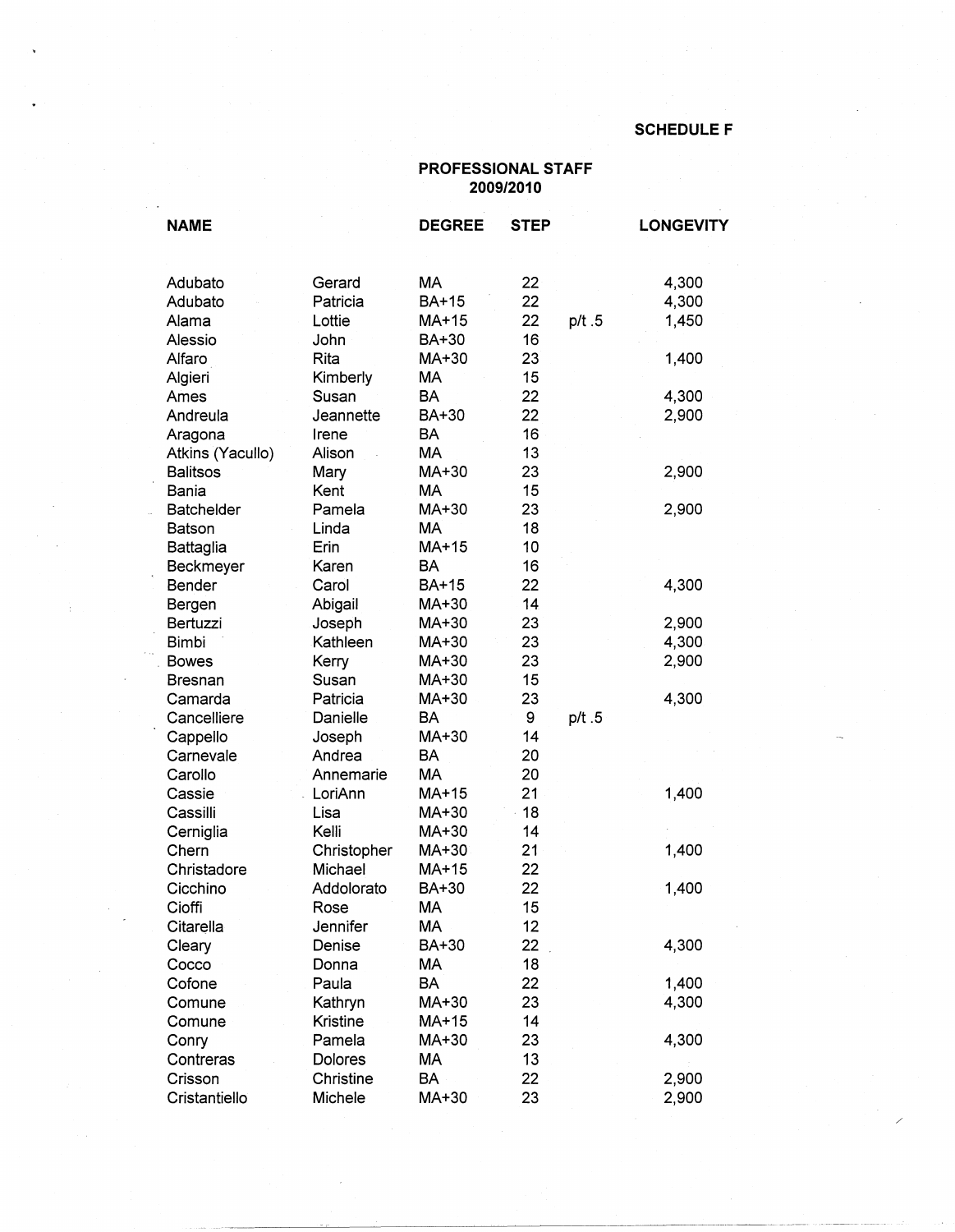| Nicole<br><b>BA+15</b><br>12<br>Crowe<br>14<br>Cullari<br>Carla<br><b>BA+15</b><br>23<br>Cullity<br>Kathleen<br>1,400<br>MA+30<br>4,300<br>Cummings<br>MA+30<br>23<br><b>James</b><br>15<br>Cundari<br>Michael<br>BA+30<br>Cunningham<br><b>BA+15</b><br>16<br>Joyce<br>Elizabeth<br>16<br>D'Angio<br>MA+30<br>17<br>David<br>Nicole<br>MA<br>DeFilippis<br>23<br>Lillian<br>MA+30<br>1,400<br>DeLorenzo<br><b>BA+15</b><br>13<br>Lenore<br><b>BA</b><br>9<br><b>DiCristo</b><br>Daniel<br>MA<br>11<br>DiGiacomo<br>Dana<br>DiGregorio<br>BA+30<br>22<br>Steven<br>17<br>Dingwell<br><b>BA</b><br>p/t.5<br>Susan<br>Alicia<br><b>MA</b><br>10<br>DiPrimo (Coppola)<br><b>Divilio</b><br>MA+30<br>19<br>Jill<br>Dorfman<br>Gloria<br>17<br>MA+30<br>23<br>Loretta<br>MA+30<br>4,300<br>Douglas<br>Marita<br>23<br>4,300<br>Dow<br>MA+30<br>17 <sub>1</sub><br>Doyle-Marino<br>Helen<br>MA+30<br>Heather<br>MA+15<br>11<br>Drexler (Syme)<br>D'Urso<br>10<br><b>BA</b><br>Tina<br><b>BA</b><br>10<br>Melissa<br>Echevarria<br>MA+15<br>14<br>Egan<br>Tracy<br>Falco<br>Nancy<br><b>BA</b><br>14<br>William L.<br>MA+30<br>23<br>4,300<br>Farkas<br>15<br>Jennifer<br><b>BA</b><br>p/t.5<br>Farro<br>МA<br>17<br>Danielle<br>Ferraro | <b>LONGEVITY</b> |
|-----------------------------------------------------------------------------------------------------------------------------------------------------------------------------------------------------------------------------------------------------------------------------------------------------------------------------------------------------------------------------------------------------------------------------------------------------------------------------------------------------------------------------------------------------------------------------------------------------------------------------------------------------------------------------------------------------------------------------------------------------------------------------------------------------------------------------------------------------------------------------------------------------------------------------------------------------------------------------------------------------------------------------------------------------------------------------------------------------------------------------------------------------------------------------------------------------------------------------------|------------------|
|                                                                                                                                                                                                                                                                                                                                                                                                                                                                                                                                                                                                                                                                                                                                                                                                                                                                                                                                                                                                                                                                                                                                                                                                                                   |                  |
|                                                                                                                                                                                                                                                                                                                                                                                                                                                                                                                                                                                                                                                                                                                                                                                                                                                                                                                                                                                                                                                                                                                                                                                                                                   |                  |
|                                                                                                                                                                                                                                                                                                                                                                                                                                                                                                                                                                                                                                                                                                                                                                                                                                                                                                                                                                                                                                                                                                                                                                                                                                   |                  |
|                                                                                                                                                                                                                                                                                                                                                                                                                                                                                                                                                                                                                                                                                                                                                                                                                                                                                                                                                                                                                                                                                                                                                                                                                                   |                  |
|                                                                                                                                                                                                                                                                                                                                                                                                                                                                                                                                                                                                                                                                                                                                                                                                                                                                                                                                                                                                                                                                                                                                                                                                                                   |                  |
|                                                                                                                                                                                                                                                                                                                                                                                                                                                                                                                                                                                                                                                                                                                                                                                                                                                                                                                                                                                                                                                                                                                                                                                                                                   |                  |
|                                                                                                                                                                                                                                                                                                                                                                                                                                                                                                                                                                                                                                                                                                                                                                                                                                                                                                                                                                                                                                                                                                                                                                                                                                   |                  |
|                                                                                                                                                                                                                                                                                                                                                                                                                                                                                                                                                                                                                                                                                                                                                                                                                                                                                                                                                                                                                                                                                                                                                                                                                                   |                  |
|                                                                                                                                                                                                                                                                                                                                                                                                                                                                                                                                                                                                                                                                                                                                                                                                                                                                                                                                                                                                                                                                                                                                                                                                                                   |                  |
|                                                                                                                                                                                                                                                                                                                                                                                                                                                                                                                                                                                                                                                                                                                                                                                                                                                                                                                                                                                                                                                                                                                                                                                                                                   |                  |
|                                                                                                                                                                                                                                                                                                                                                                                                                                                                                                                                                                                                                                                                                                                                                                                                                                                                                                                                                                                                                                                                                                                                                                                                                                   |                  |
|                                                                                                                                                                                                                                                                                                                                                                                                                                                                                                                                                                                                                                                                                                                                                                                                                                                                                                                                                                                                                                                                                                                                                                                                                                   |                  |
|                                                                                                                                                                                                                                                                                                                                                                                                                                                                                                                                                                                                                                                                                                                                                                                                                                                                                                                                                                                                                                                                                                                                                                                                                                   |                  |
|                                                                                                                                                                                                                                                                                                                                                                                                                                                                                                                                                                                                                                                                                                                                                                                                                                                                                                                                                                                                                                                                                                                                                                                                                                   |                  |
|                                                                                                                                                                                                                                                                                                                                                                                                                                                                                                                                                                                                                                                                                                                                                                                                                                                                                                                                                                                                                                                                                                                                                                                                                                   |                  |
|                                                                                                                                                                                                                                                                                                                                                                                                                                                                                                                                                                                                                                                                                                                                                                                                                                                                                                                                                                                                                                                                                                                                                                                                                                   |                  |
|                                                                                                                                                                                                                                                                                                                                                                                                                                                                                                                                                                                                                                                                                                                                                                                                                                                                                                                                                                                                                                                                                                                                                                                                                                   |                  |
|                                                                                                                                                                                                                                                                                                                                                                                                                                                                                                                                                                                                                                                                                                                                                                                                                                                                                                                                                                                                                                                                                                                                                                                                                                   |                  |
|                                                                                                                                                                                                                                                                                                                                                                                                                                                                                                                                                                                                                                                                                                                                                                                                                                                                                                                                                                                                                                                                                                                                                                                                                                   |                  |
|                                                                                                                                                                                                                                                                                                                                                                                                                                                                                                                                                                                                                                                                                                                                                                                                                                                                                                                                                                                                                                                                                                                                                                                                                                   |                  |
|                                                                                                                                                                                                                                                                                                                                                                                                                                                                                                                                                                                                                                                                                                                                                                                                                                                                                                                                                                                                                                                                                                                                                                                                                                   |                  |
|                                                                                                                                                                                                                                                                                                                                                                                                                                                                                                                                                                                                                                                                                                                                                                                                                                                                                                                                                                                                                                                                                                                                                                                                                                   |                  |
|                                                                                                                                                                                                                                                                                                                                                                                                                                                                                                                                                                                                                                                                                                                                                                                                                                                                                                                                                                                                                                                                                                                                                                                                                                   |                  |
|                                                                                                                                                                                                                                                                                                                                                                                                                                                                                                                                                                                                                                                                                                                                                                                                                                                                                                                                                                                                                                                                                                                                                                                                                                   |                  |
|                                                                                                                                                                                                                                                                                                                                                                                                                                                                                                                                                                                                                                                                                                                                                                                                                                                                                                                                                                                                                                                                                                                                                                                                                                   |                  |
|                                                                                                                                                                                                                                                                                                                                                                                                                                                                                                                                                                                                                                                                                                                                                                                                                                                                                                                                                                                                                                                                                                                                                                                                                                   |                  |
|                                                                                                                                                                                                                                                                                                                                                                                                                                                                                                                                                                                                                                                                                                                                                                                                                                                                                                                                                                                                                                                                                                                                                                                                                                   |                  |
|                                                                                                                                                                                                                                                                                                                                                                                                                                                                                                                                                                                                                                                                                                                                                                                                                                                                                                                                                                                                                                                                                                                                                                                                                                   |                  |
| Kenneth<br>BA+30<br>18<br>Ferriol                                                                                                                                                                                                                                                                                                                                                                                                                                                                                                                                                                                                                                                                                                                                                                                                                                                                                                                                                                                                                                                                                                                                                                                                 |                  |
| 11<br>Emanuela<br><b>BA+15</b><br>Fierro                                                                                                                                                                                                                                                                                                                                                                                                                                                                                                                                                                                                                                                                                                                                                                                                                                                                                                                                                                                                                                                                                                                                                                                          |                  |
| 23<br>Fisher<br>4,300<br>Linda<br>MA+30                                                                                                                                                                                                                                                                                                                                                                                                                                                                                                                                                                                                                                                                                                                                                                                                                                                                                                                                                                                                                                                                                                                                                                                           |                  |
| MA<br>20<br>Katherine<br>Flannery                                                                                                                                                                                                                                                                                                                                                                                                                                                                                                                                                                                                                                                                                                                                                                                                                                                                                                                                                                                                                                                                                                                                                                                                 |                  |
| 21<br>MA+15<br>Foglio<br>Nancy<br>2,900                                                                                                                                                                                                                                                                                                                                                                                                                                                                                                                                                                                                                                                                                                                                                                                                                                                                                                                                                                                                                                                                                                                                                                                           |                  |
| 13<br>Francia<br>Frank<br>МA                                                                                                                                                                                                                                                                                                                                                                                                                                                                                                                                                                                                                                                                                                                                                                                                                                                                                                                                                                                                                                                                                                                                                                                                      |                  |
| Katherine<br>23<br>Franks<br>MA+30<br>4,300                                                                                                                                                                                                                                                                                                                                                                                                                                                                                                                                                                                                                                                                                                                                                                                                                                                                                                                                                                                                                                                                                                                                                                                       |                  |
| 12<br>Frannicola<br>MA<br>Antoinette                                                                                                                                                                                                                                                                                                                                                                                                                                                                                                                                                                                                                                                                                                                                                                                                                                                                                                                                                                                                                                                                                                                                                                                              |                  |
| Fredericks<br>MA+30<br>12<br>Sarah                                                                                                                                                                                                                                                                                                                                                                                                                                                                                                                                                                                                                                                                                                                                                                                                                                                                                                                                                                                                                                                                                                                                                                                                |                  |
| Fredricks<br>MA<br>9<br>Deanna                                                                                                                                                                                                                                                                                                                                                                                                                                                                                                                                                                                                                                                                                                                                                                                                                                                                                                                                                                                                                                                                                                                                                                                                    |                  |
| MA<br>17<br>Freedman<br>Jill                                                                                                                                                                                                                                                                                                                                                                                                                                                                                                                                                                                                                                                                                                                                                                                                                                                                                                                                                                                                                                                                                                                                                                                                      |                  |
| MA<br>22<br>1,400<br>Fuccello<br>Margaret                                                                                                                                                                                                                                                                                                                                                                                                                                                                                                                                                                                                                                                                                                                                                                                                                                                                                                                                                                                                                                                                                                                                                                                         |                  |
| 23<br>Furnari<br>Susan<br>Doc<br>2,900                                                                                                                                                                                                                                                                                                                                                                                                                                                                                                                                                                                                                                                                                                                                                                                                                                                                                                                                                                                                                                                                                                                                                                                            |                  |
| 11<br>Gabriele<br>Patrick<br>BA                                                                                                                                                                                                                                                                                                                                                                                                                                                                                                                                                                                                                                                                                                                                                                                                                                                                                                                                                                                                                                                                                                                                                                                                   |                  |
| MA+30<br>23<br>2,900<br>Gambaro<br>Jainine                                                                                                                                                                                                                                                                                                                                                                                                                                                                                                                                                                                                                                                                                                                                                                                                                                                                                                                                                                                                                                                                                                                                                                                        |                  |
| 22<br>Gargiulo<br>МA<br>Thomas<br>1,400                                                                                                                                                                                                                                                                                                                                                                                                                                                                                                                                                                                                                                                                                                                                                                                                                                                                                                                                                                                                                                                                                                                                                                                           |                  |
| 15<br>Alisa<br>MA+15<br>Gennace                                                                                                                                                                                                                                                                                                                                                                                                                                                                                                                                                                                                                                                                                                                                                                                                                                                                                                                                                                                                                                                                                                                                                                                                   |                  |
| 19<br>1,400<br>Gesumaria<br>Susan<br>BA                                                                                                                                                                                                                                                                                                                                                                                                                                                                                                                                                                                                                                                                                                                                                                                                                                                                                                                                                                                                                                                                                                                                                                                           |                  |
| MA+15<br>16<br>Laura<br>Giangeruso                                                                                                                                                                                                                                                                                                                                                                                                                                                                                                                                                                                                                                                                                                                                                                                                                                                                                                                                                                                                                                                                                                                                                                                                |                  |
| 13<br>Giordano<br><b>BA+15</b><br>Mary                                                                                                                                                                                                                                                                                                                                                                                                                                                                                                                                                                                                                                                                                                                                                                                                                                                                                                                                                                                                                                                                                                                                                                                            |                  |
| 16<br>Goldberg<br>МA<br>Dawn                                                                                                                                                                                                                                                                                                                                                                                                                                                                                                                                                                                                                                                                                                                                                                                                                                                                                                                                                                                                                                                                                                                                                                                                      |                  |
| BA<br>18<br>Grant<br>Thomas                                                                                                                                                                                                                                                                                                                                                                                                                                                                                                                                                                                                                                                                                                                                                                                                                                                                                                                                                                                                                                                                                                                                                                                                       |                  |
| Katianne<br>BA<br>11<br>Gratz                                                                                                                                                                                                                                                                                                                                                                                                                                                                                                                                                                                                                                                                                                                                                                                                                                                                                                                                                                                                                                                                                                                                                                                                     |                  |

 $\frac{1}{\sqrt{2}}\sum_{i=1}^{n} \frac{1}{\sqrt{2}}\left(\frac{1}{\sqrt{2}}\right)^2\left(\frac{1}{\sqrt{2}}\right)^2\left(\frac{1}{\sqrt{2}}\right)^2\left(\frac{1}{\sqrt{2}}\right)^2\left(\frac{1}{\sqrt{2}}\right)^2\left(\frac{1}{\sqrt{2}}\right)^2\left(\frac{1}{\sqrt{2}}\right)^2\left(\frac{1}{\sqrt{2}}\right)^2\left(\frac{1}{\sqrt{2}}\right)^2\left(\frac{1}{\sqrt{2}}\right)^2\left(\frac{1}{\sqrt{2}}\right)^2\left(\frac{1}{\sqrt{2}}\right$ 

 $\sqrt{\frac{1}{\lambda}}$ 

 $\frac{1}{2} \left( \frac{1}{2} \right)$ 

i,

 $\frac{1}{2}$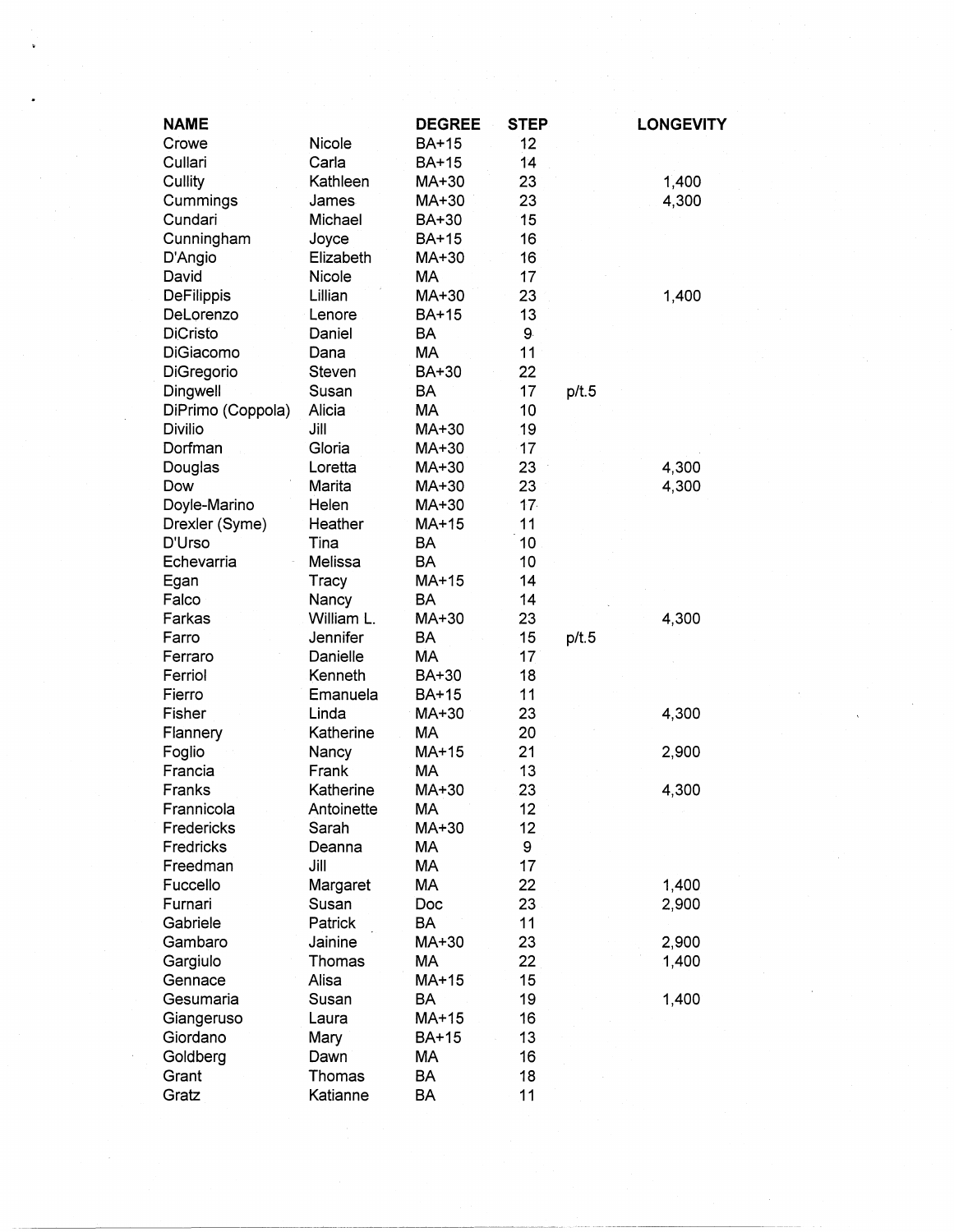| <b>NAME</b>        |            | <b>DEGREE</b> | <b>STEP</b> | <b>LONGEVITY</b> |
|--------------------|------------|---------------|-------------|------------------|
| Grella             | Jaimee     | МA            | 11          |                  |
| Griffin            | Patricia   | MA+30         | 23          | 4,300            |
| Griwert            | Jolinda    | <b>BA</b>     | 21          |                  |
| Groeling           | Flavia     | $MA+15$       | ି 9         |                  |
| Hagert             | Suzanne    | MA+30         | 23          | 4,300            |
| Harbison           | Robert     | <b>BA+15</b>  | 15          |                  |
| Healy              | Joyce      | MA            | 22          | 4,300            |
| Hecht              | Jenifer    | BA+15         | 13          |                  |
| Hill               | Hillary    | MA+30         | 23          | 4,300            |
| Holland            | Doreen     | BA            | 22          |                  |
| Holly              | Sheryl     | <b>BA</b>     | 15          |                  |
| Hollywood          | Kelly      | <b>BA+15</b>  | 9           |                  |
| Hrubash            | Theresa    | MA            | 21          |                  |
| Huggins            | Tarik      | <b>BA+15</b>  | 10          |                  |
| Hungler            | Hannah     | <b>BA+15</b>  | 19          |                  |
| Hungler            | Johanna    | <b>MA</b>     | 11          |                  |
| Hutcheson          | Donna      | MA+30         | 23          | 2,900            |
| Inguanti           | Connie     | <b>BA</b>     | 9           |                  |
| Isabella           | Patricia   | MA+30         | 17          |                  |
| Jasnowitz          | Holly      | <b>BA+15</b>  | 11          |                  |
| Jousset            | Courtney   | MA            | 10          |                  |
| Kahn               | Gail       | MA+30         | 23          | 2,900            |
| Kasner             | Paula      | MA+30         | 23          | 4,300            |
| Keating            | Patricia   | MA+30         | 21          | 2,900            |
| Kelly              | James      | <b>MA</b>     | 22          |                  |
| King               | Walter     | BA+30         | 15          |                  |
| Klecak             | Karen      | MA            | 11          |                  |
| Koci               | Adele      | <b>BA</b>     | 22          | 4,300            |
| Kocum              | Paul       | BA+30         | 22          | 4,300            |
| Koegel             | Richard    | MA+30         | 23          | 4,300            |
| Konn               | Mari       | MA+30         | 23          | 4,300            |
| Koribanick         | Kathryn    | <b>MA</b>     | 17          |                  |
| Kowalski           | AnneMarie  | MA+30         | 23          | 4,300            |
| Kozyra             | Cheryl     | <b>BA</b>     | 16          |                  |
| LaPierre           | Diane      | MA+30         | 20          |                  |
| Larcara            | Sharon     | MA+30         | 23          | 2,900            |
| Latka              | Vicki      | МA            | 22          | 2,900            |
| Lazur              | Maureen    | MA+30         | 22          | 1,400            |
| Lenik (Vernaleken) | Erin       | MA            | 10          |                  |
| Lennon (Zaros)     | Stephanie  | MA            | 10          |                  |
| Libert             | Frank      | MA+30         | 23          | 1,400            |
| Licameli           | Lesslie    | BA+30         | 15          |                  |
| Lightfoot          | Joan       | <b>BA</b>     | 22          | 1,400            |
| Linfante           | Andrew     | MA+15         | 20          |                  |
| LoCurcio           | Carol      | MA+30         | 13          |                  |
| Love               | Laura      | MA+30         | 21          | 1,400            |
| Luberto            | Lisa       | МA            | 12          |                  |
| Lynch              | Cynthia    | BA            | 14          |                  |
| MacMillan          | Laura-anne | BA+15         | 21          | 1,400            |
| Maggiano           | Pamela     | MA            | 11          |                  |
| Maiello            | John       | МA            | 22          |                  |

 $\label{eq:2} \frac{1}{\sqrt{2}}\sum_{i=1}^n\frac{1}{\sqrt{2}}\sum_{i=1}^n\frac{1}{\sqrt{2}}\sum_{i=1}^n\frac{1}{\sqrt{2}}\sum_{i=1}^n\frac{1}{\sqrt{2}}\sum_{i=1}^n\frac{1}{\sqrt{2}}\sum_{i=1}^n\frac{1}{\sqrt{2}}\sum_{i=1}^n\frac{1}{\sqrt{2}}\sum_{i=1}^n\frac{1}{\sqrt{2}}\sum_{i=1}^n\frac{1}{\sqrt{2}}\sum_{i=1}^n\frac{1}{\sqrt{2}}\sum_{i=1}^n\frac{1$ 

 $\sim 40\%$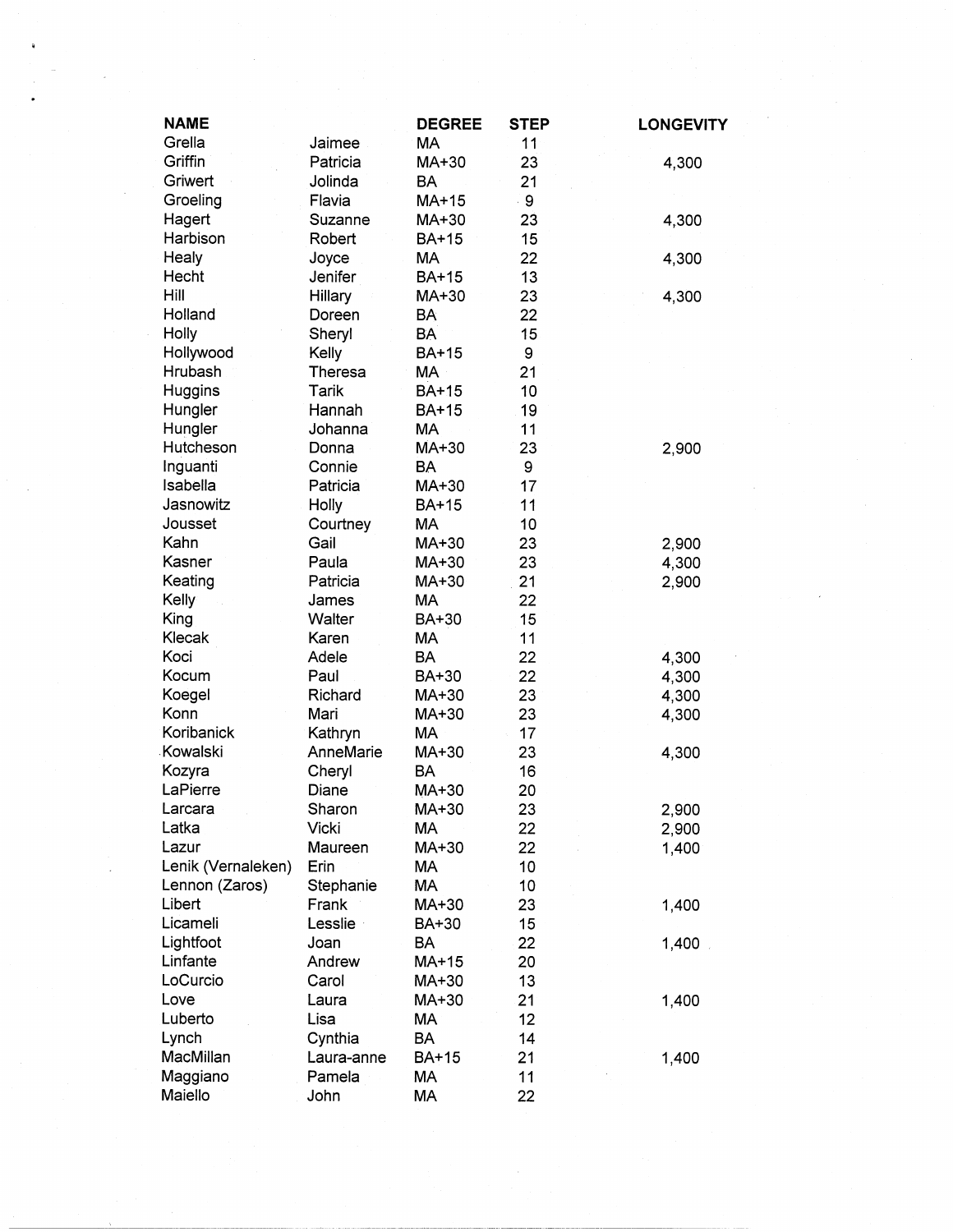| <b>NAME</b>       |                | <b>DEGREE</b> | <b>STEP</b> | <b>LONGEVITY</b> |
|-------------------|----------------|---------------|-------------|------------------|
| Manfria           | Donald         | BA            | 22          |                  |
| Manganiello       | Louis          | MA            | 14          |                  |
| Marcantonio       | Marianne       | <b>BA</b>     | 22          | 1,400            |
| Marchese          | Debra          | MA            | 13          |                  |
| Margulies         | Jerilyn        | MA+30         | 23          | 4,300            |
| Markovic          | Nikola         | <b>BA</b>     | 9           |                  |
| Marra             | Claudia        | MA            | 10          |                  |
| Marra             | Marcellino     | MA+15         | 12          |                  |
| Martin            | Leann          | MA+15         | 15          |                  |
| Martin            | Valerie        | BA+30         | 21          | 1,400            |
| Masino            | Gina Marie     | MA            | 14          |                  |
| Masullo           | <b>Beverly</b> | MA+30         | 23          | 2,900            |
| Mauro             | Elaine         | MA+15         | 22          | 1,400            |
| Mauro             | James          | MA+30         | 23          | 4,300            |
| McAloon           | Jacqueline     | MA            | 16          |                  |
| <b>McCormick</b>  | Tracy          | MA+30         | 17          |                  |
| McDonnell         | Linda          | <b>MA</b>     | 14          |                  |
| <b>McGovern</b>   | Heather        | MA+15         | 17          |                  |
| McKenzie          | Marcy          | MA+30         | 22          | 2,900            |
| McPartland        | Dennis         | MA+30         | 17          |                  |
| Menza             | Claire         | <b>BA</b>     | 22          | 1,400            |
| <b>Meyers</b>     | Florence       | <b>BA+15</b>  | 22          | 4,300            |
| Miller            | Rebecca        | <b>BA+15</b>  | 9           |                  |
| <b>Milunaitis</b> | Lorraine       | MA+30         | 23          | 4,300            |
| Misner            | Nicolette      | MA+15         | 11          |                  |
| <b>Misner</b>     | Sarah          | MA+15         | 14          |                  |
| Mitschow          | Lawrence       | <b>BA</b>     | 12          |                  |
| Monterosa         | Heather        | MA+15         | 15          |                  |
| Moscaritola       | Dara           | MA            | 9           |                  |
| Moscaritola       | Linda          | BA+30         | 22          | 1,400            |
| Mosior            | Lynn           | <b>BA</b>     | 14          |                  |
| Mullane           | Ann Mary       | MA+30         | 21          | 1,400            |
| Muniz-Bermo       | Marianne       | <b>MA</b>     | 15          |                  |
| Napoli            | Ellen          | MA+30         | 20          | 1,400            |
| Naumoff           | Michael        | Doc.          | 12          |                  |
| Neri              | Susan          | MA+30         | 23          | 1,400            |
| Nolasco           | Jessica        | <b>BA+30</b>  | 11          |                  |
| Noonan            | Richard        | MA            | 22          |                  |
| Olivo             | Rebecca        | MA+30         | 21          | 1,400            |
| O'Mara            | Eileen         | МA            | 21          | 1,400            |
| Osieja            | Christine      | MA+15         | 22          |                  |
| Pagana            | Mary           | MA+30         | 23          | 1,400            |
| Palestina         | Lisa           | MA+15         | 13          |                  |
| Pandolfi          | <b>Becky</b>   | MA+30         | 23          | 2,900            |
| Parigi            | Stephen        | MA+30         | 23          | 4,300            |
| Pate              | Tara           | МA            | 10          |                  |
| Pavlecka          | Erika          | <b>BA+15</b>  | 9           |                  |
|                   |                |               |             |                  |

 $\mathcal{I}_{\text{eff}}$ 

 $\mathcal{L}^{\text{max}}_{\text{max}}$ 

 $\sim$ 

 $\mathcal{L}_{\text{max}}$ 

 $\mathcal{A}^{\mathcal{I}}$ 

 $\sim$ 

 $\label{eq:2} \frac{1}{2} \int_{\mathbb{R}^3} \frac{1}{\sqrt{2}} \, \frac{1}{\sqrt{2}} \, \frac{1}{\sqrt{2}} \, \frac{1}{\sqrt{2}} \, \frac{1}{\sqrt{2}} \, \frac{1}{\sqrt{2}} \, \frac{1}{\sqrt{2}} \, \frac{1}{\sqrt{2}} \, \frac{1}{\sqrt{2}} \, \frac{1}{\sqrt{2}} \, \frac{1}{\sqrt{2}} \, \frac{1}{\sqrt{2}} \, \frac{1}{\sqrt{2}} \, \frac{1}{\sqrt{2}} \, \frac{1}{\sqrt{2}} \, \frac{1}{\sqrt{2}} \, \frac$ 

 $\sim$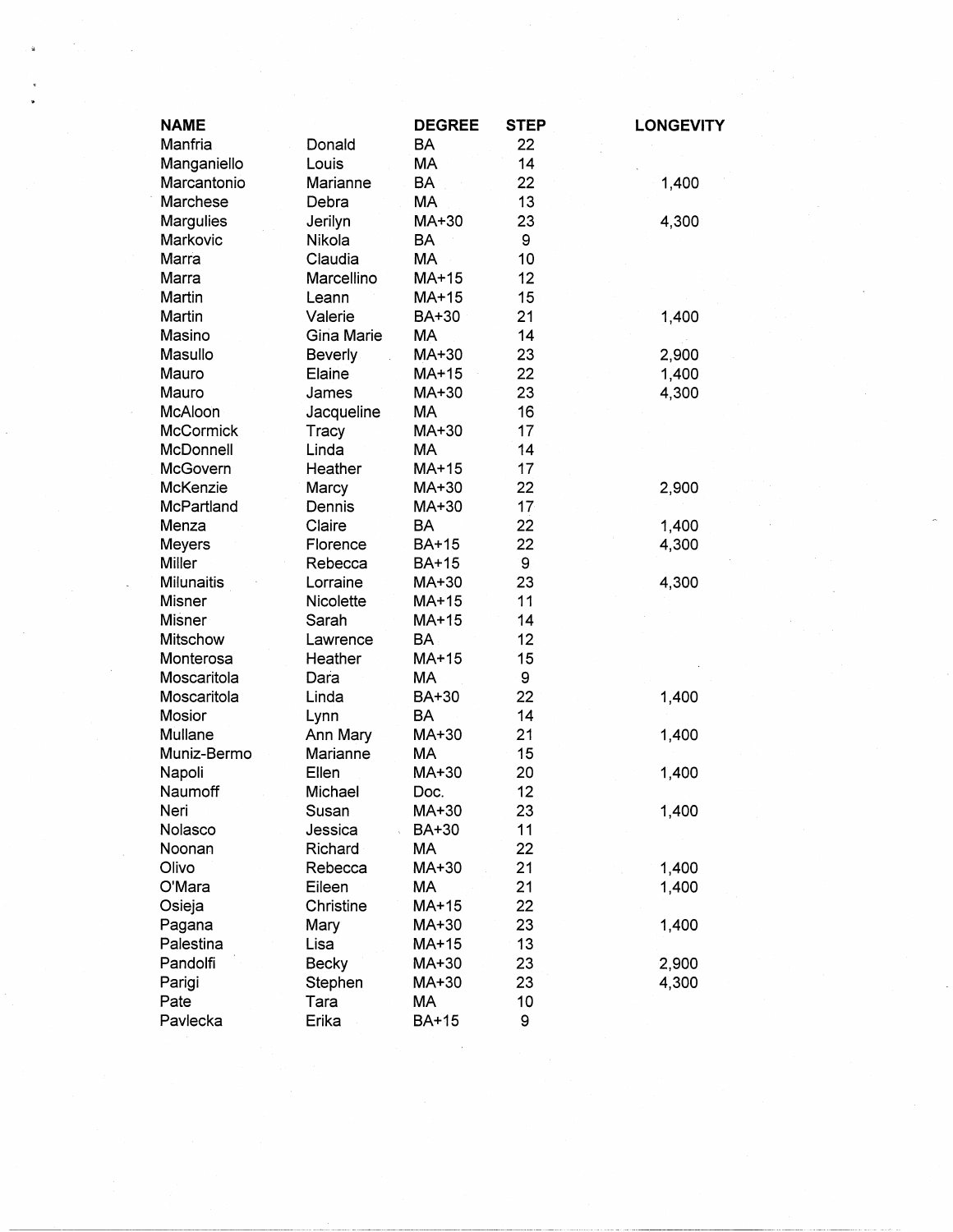| <b>NAME</b>          |             | <b>DEGREE</b> | <b>STEP</b>     |       | <b>LONGEVITY</b> |
|----------------------|-------------|---------------|-----------------|-------|------------------|
| Perrone              | Carol       | BA+30         | 22              |       | 1,400            |
| Perrotta             | Mary Anne   | MA+30         | 23              |       | 4,300            |
| Peters               | Janine      | <b>BA+15</b>  | 10              |       |                  |
| Piacenza             | Valerie     | <b>BA+15</b>  | 11              |       |                  |
| Picard               | Mark        | <b>BA</b>     | 12              |       |                  |
| Polk                 | Christine   | MA+30         | 12              |       |                  |
| Pontrella            | Mary        | BA            | 14              |       |                  |
| Powell               | Robyn       | MA+30         | 21              |       | 1,400            |
| Puzio                | Eric        | BA            | 14              |       |                  |
| Puzio                | Kristen     | <b>BA</b>     | 12              |       |                  |
| Rasczyk              | Judith      | <b>BA+15</b>  | 16              |       |                  |
| Raymonde             | Baron       | MA            | 12              |       |                  |
| Reed                 | Sharon      | MA+30         | 23              |       | 2,900            |
| Reilly               | Gail        | MA+30         | 23              |       | 4,300            |
| Reilly               | Laura       | MA            | 11              |       |                  |
| Reilly               | Virginia    | МA            | 18:             |       |                  |
| Rhein                | Monica      | BA+30         | 22              |       | 2,900            |
| Rizzi                | Michele     | <b>BA</b>     | 14              |       |                  |
| Rizzuto              | Rosann      | MA+15         | 16              |       |                  |
| <b>Roberts</b>       | Moira       | MA+30         | 19              |       |                  |
| Romaglia             | Sharon      | MA+30         | 23              |       | 4,300            |
| Rosati               | Christopher | MA+30         | 15              |       |                  |
| Rossi                | Lisa        | MA+15         | 17              |       |                  |
| Rossillo             | Cheryl      | MA+30         | 13              |       |                  |
| Rubinstein           | Lorraine    | BA            | 14              |       |                  |
| Rucinski             | Peggy       | MA+30         | 23              |       |                  |
| Rusert               | Kimberly    | MA+30         | 13              | p/t.5 |                  |
| Ryan                 | Gerald      | BA+30         | 16              |       |                  |
| Ryder                | Sally Ann   | MA+30         | 23              |       | 4,300            |
| Sabatelli (Knobloch) | Jennifer    | BA            | 10              |       |                  |
| Saitta               | Donna       | <b>MA</b>     | 15              |       |                  |
| SanFillipo           | Richard     | MA+30         | 23              |       | 1,400            |
| SanGiovanni          | Nicole      | <b>BA+15</b>  | 11              |       |                  |
| Santoriello          | Rosa        | <b>BA</b>     | 18              |       |                  |
| Sasso                | Dennis      | BA+30         | 22              |       | 4,300            |
|                      | Frank       | MA+30         | 13              |       |                  |
| Sasso                | Valerie     | BA+30         | 22              |       | 1,400            |
| Sautter<br>Scerbo    | Susan       | MA+30         | 23              |       | 4,300            |
|                      |             |               |                 |       |                  |
| Schiavone            | MaryLou     | MA+15         | 15              |       | 1,400            |
| Schoem               | Janice      | MA+30         | 23              |       |                  |
| Schwarz              | John        | MA+30         | 23              |       | 4,300            |
| Shahinian            | Michelle    | MA            | 15              |       |                  |
| Siculietano          | Phillip     | MA+30         | 19              |       |                  |
| Simko                | Joseph      | BA+15         | 10 <sub>1</sub> |       |                  |
| Simmons              | Mary-Fran   | MA+30         | 23              |       | 2,900            |
| Sloan                | Patricia    | <b>BA</b>     | 22              |       | 4,300            |
| Smith                | Peter       | MA+30         | 13              |       |                  |
| Smyth                | Kevin       | MA            | 19              |       |                  |
| Sorensen             | Jill        | MA+30         | 16              |       |                  |
| Stark-Houck          | Sandra      | MA            | 14              |       |                  |
| Stendardi            | Christine   | MA            | 12              |       |                  |

 $\mathcal{O}(\mathcal{F}^{\mathcal{G}}_{\mathcal{G}})$  ,  $\mathcal{O}(\mathcal{G})$ 

 $\frac{1}{\sqrt{2}}\int_{0}^{\sqrt{2}}\frac{1}{\sqrt{2}}\left( \frac{1}{\sqrt{2}}\right) \left( \frac{1}{2}\right) \left( \frac{1}{2}\right) \left( \frac{1}{2}\right) \left( \frac{1}{2}\right) \left( \frac{1}{2}\right) \left( \frac{1}{2}\right) \left( \frac{1}{2}\right) \left( \frac{1}{2}\right) \left( \frac{1}{2}\right) \left( \frac{1}{2}\right) \left( \frac{1}{2}\right) \left( \frac{1}{2}\right) \left( \frac{1}{2}\right) \left( \frac{1}{2}\right) \left( \frac$ 

 $\mathcal{O}(\mathcal{A})$